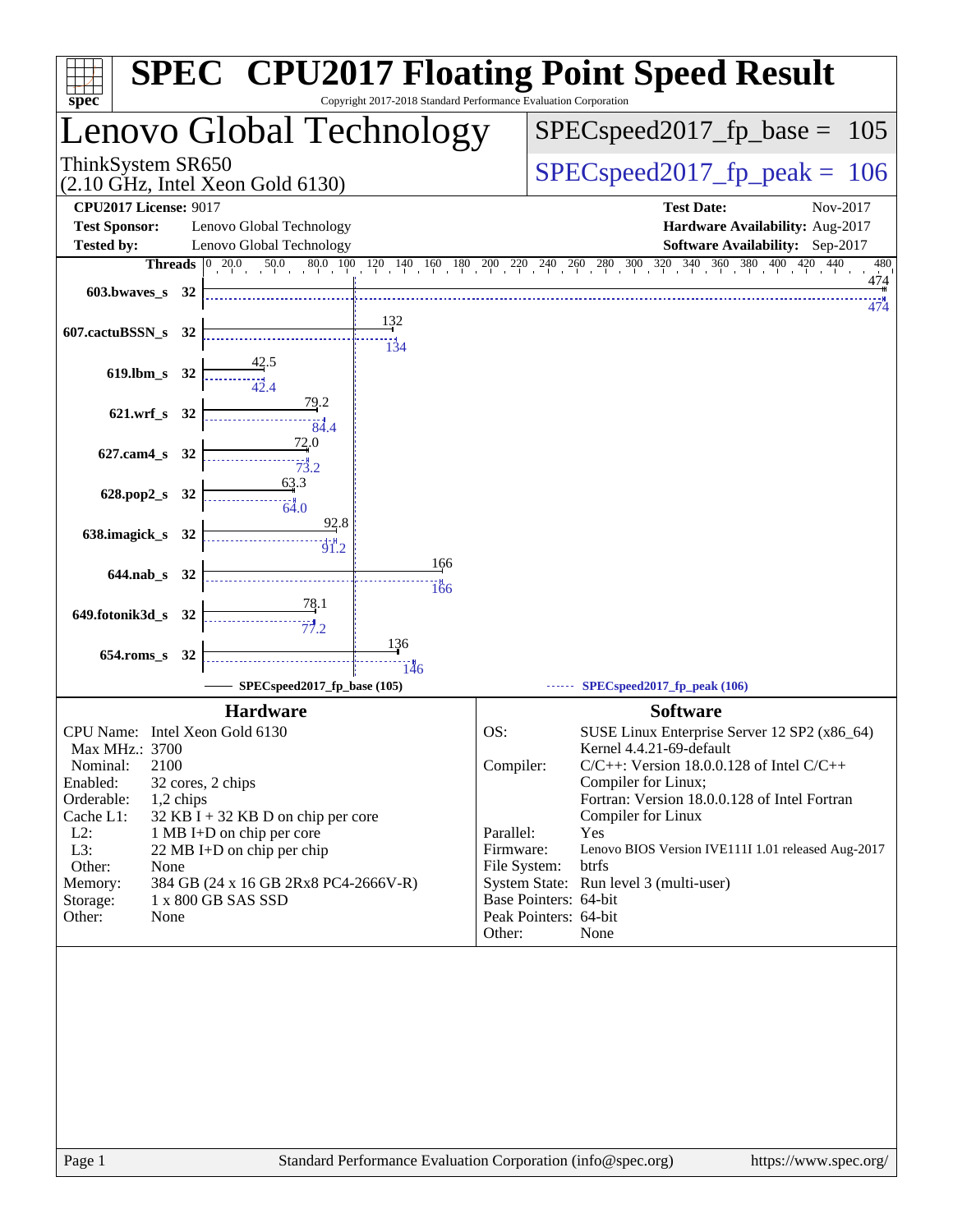

## Lenovo Global Technology

(2.10 GHz, Intel Xeon Gold 6130)

ThinkSystem SR650  $SPEC speed2017$  fp\_peak = 106

SPECspeed2017 fp base =  $105$ 

**[Test Sponsor:](http://www.spec.org/auto/cpu2017/Docs/result-fields.html#TestSponsor)** Lenovo Global Technology **[Hardware Availability:](http://www.spec.org/auto/cpu2017/Docs/result-fields.html#HardwareAvailability)** Aug-2017 **[Tested by:](http://www.spec.org/auto/cpu2017/Docs/result-fields.html#Testedby)** Lenovo Global Technology **[Software Availability:](http://www.spec.org/auto/cpu2017/Docs/result-fields.html#SoftwareAvailability)** Sep-2017

**[CPU2017 License:](http://www.spec.org/auto/cpu2017/Docs/result-fields.html#CPU2017License)** 9017 **[Test Date:](http://www.spec.org/auto/cpu2017/Docs/result-fields.html#TestDate)** Nov-2017

#### **[Results Table](http://www.spec.org/auto/cpu2017/Docs/result-fields.html#ResultsTable)**

|                  | <b>Base</b>                       |                |              |                | <b>Peak</b> |                |       |                |                |              |                |              |                |              |
|------------------|-----------------------------------|----------------|--------------|----------------|-------------|----------------|-------|----------------|----------------|--------------|----------------|--------------|----------------|--------------|
| <b>Benchmark</b> | <b>Threads</b>                    | <b>Seconds</b> | <b>Ratio</b> | <b>Seconds</b> | Ratio       | <b>Seconds</b> | Ratio | <b>Threads</b> | <b>Seconds</b> | <b>Ratio</b> | <b>Seconds</b> | <b>Ratio</b> | <b>Seconds</b> | <b>Ratio</b> |
| 603.bwayes_s     | 32                                | 124            | 474          | 125            | 473         | 124            | 475   | 32             | 125            | 474          | 124            | 475          | 125            | 473          |
| 607.cactuBSSN s  | 32                                | 126            | 132          | 126            | 132         | 126            | 132   | 32             | 124            | 134          | 124            | 135          | 124            | 134          |
| $619.$ lbm s     | 32                                | 123            | 42.5         | 124            | 42.4        | 123            | 42.5  | 32             | 123            | 42.4         | 124            | 42.4         | 124            | 42.4         |
| $621$ .wrf s     | 32                                | 167            | 79.2         | 167            | 79.0        | 166            | 79.6  | 32             | 156            | 84.5         | 158            | 83.8         | 157            | 84.4         |
| $627$ .cam4 s    | 32                                | 123            | 71.9         | 123            | 72.0        | 121            | 73.4  | 32             | 121            | 73.3         | <u>121</u>     | 73.2         | 123            | 72.1         |
| $628.pop2_s$     | 32                                | 190            | 62.3         | 187            | 63.3        | 187            | 63.5  | 32             | 185            | 64.2         | 185            | 64.0         | 188            | 63.2         |
| 638.imagick_s    | 32                                | 155            | 92.8         | 155            | 92.8        | 156            | 92.5  | 32             | 158            | 91.2         | 169            | 85.6         | 156            | 92.5         |
| $644$ .nab s     | 32                                | 105            | 166          | 105            | 166         | 105            | 166   | 32             | 106            | 165          | 105            | 166          | 105            | 166          |
| 649.fotonik3d s  | 32                                | 117            | 78.0         | 117            | 78.1        | 116            | 78.5  | 32             | 118            | 77.6         | 118            | 77.2         | 119            | 76.9         |
| $654$ .roms s    | 32                                | 116            | 136          | 117            | 135         | 116            | 136   | 32             | 108            | 146          | 107            | 147          | 108            | 146          |
|                  | $SPEC speed2017$ fp base =<br>105 |                |              |                |             |                |       |                |                |              |                |              |                |              |

**[SPECspeed2017\\_fp\\_peak =](http://www.spec.org/auto/cpu2017/Docs/result-fields.html#SPECspeed2017fppeak) 106**

Results appear in the [order in which they were run.](http://www.spec.org/auto/cpu2017/Docs/result-fields.html#RunOrder) Bold underlined text [indicates a median measurement](http://www.spec.org/auto/cpu2017/Docs/result-fields.html#Median).

#### **[Operating System Notes](http://www.spec.org/auto/cpu2017/Docs/result-fields.html#OperatingSystemNotes)**

Stack size set to unlimited using "ulimit -s unlimited"

#### **[General Notes](http://www.spec.org/auto/cpu2017/Docs/result-fields.html#GeneralNotes)**

Environment variables set by runcpu before the start of the run: KMP\_AFFINITY = "granularity=fine,compact" LD\_LIBRARY\_PATH = "/home/cpu2017.1.0.2.ic18.0/lib/ia32:/home/cpu2017.1.0.2.ic18.0/lib/intel64" LD\_LIBRARY\_PATH = "\$LD\_LIBRARY\_PATH:/home/cpu2017.1.0.2.ic18.0/je5.0.1-32:/home/cpu2017.1.0.2.ic18.0/je5.0.1-64"

 Binaries compiled on a system with 1x Intel Core i7-4790 CPU + 32GB RAM memory using Redhat Enterprise Linux 7.4 Transparent Huge Pages enabled by default Prior to runcpu invocation Filesystem page cache synced and cleared with: sync; echo 3> /proc/sys/vm/drop\_caches

#### **[Platform Notes](http://www.spec.org/auto/cpu2017/Docs/result-fields.html#PlatformNotes)**

BIOS configuration: Choose Operating Mode set to Maximum Performance Hyper-Threading set to Disable MONITORMWAIT set to Enable Adjacent Cache Prefetch set to Disable XPT Prefetcher set to Enable Stale AtoS set to Enable DCA set to Enable Sysinfo program /home/cpu2017.1.0.2.ic18.0/bin/sysinfo

**(Continued on next page)**

Page 2 Standard Performance Evaluation Corporation [\(info@spec.org\)](mailto:info@spec.org) <https://www.spec.org/>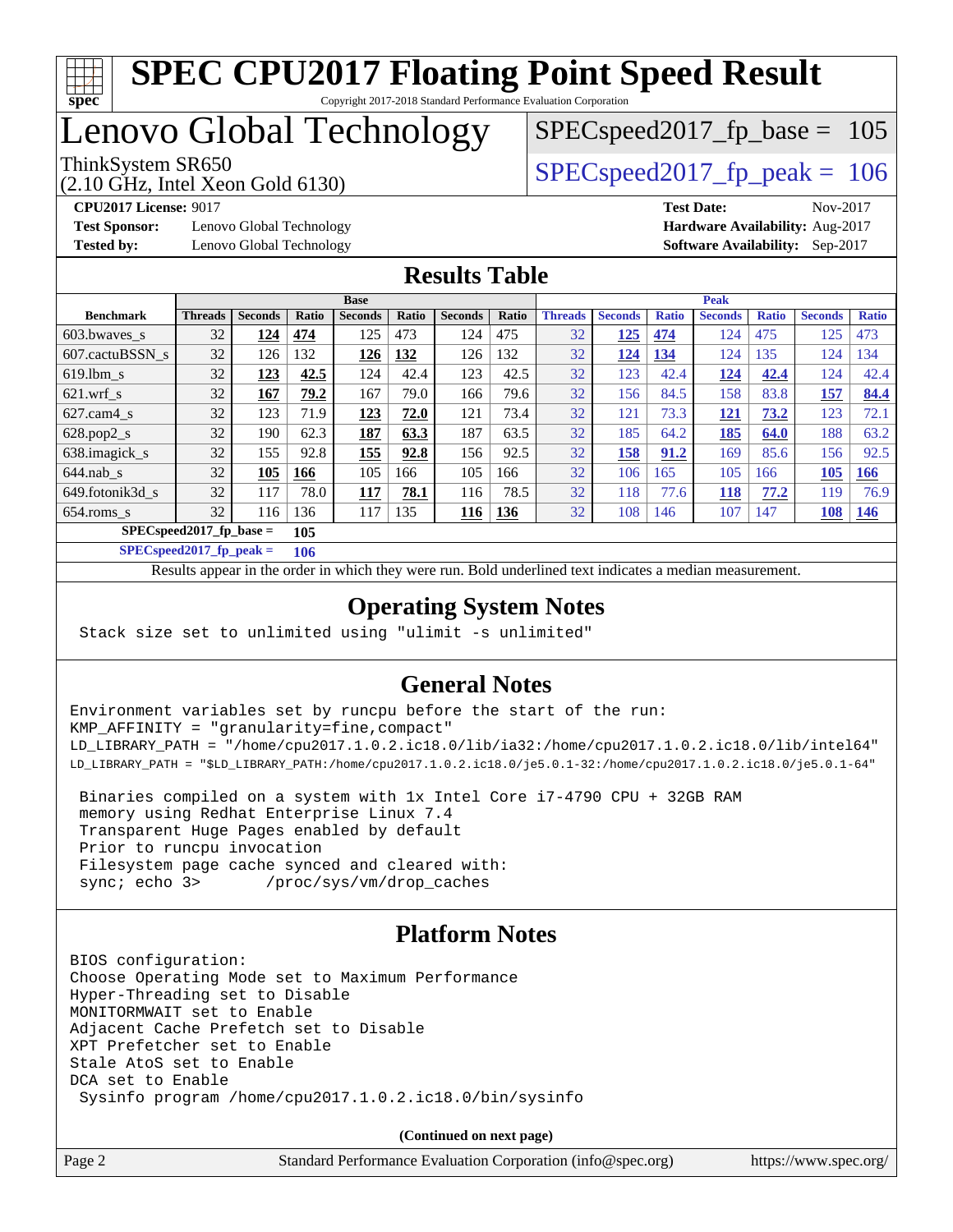| $spec^*$                                                                  |                                                                                                                                                                                                                                                                                                                                                                                                                                   | Copyright 2017-2018 Standard Performance Evaluation Corporation                                                                                                                                                                                                                                                                                                                                                                                                                                                                                                                                                                                                 | <b>SPEC CPU2017 Floating Point Speed Result</b>                                                                                                                                                                                                                                                                                                                                                                     |                                                                                       |  |  |
|---------------------------------------------------------------------------|-----------------------------------------------------------------------------------------------------------------------------------------------------------------------------------------------------------------------------------------------------------------------------------------------------------------------------------------------------------------------------------------------------------------------------------|-----------------------------------------------------------------------------------------------------------------------------------------------------------------------------------------------------------------------------------------------------------------------------------------------------------------------------------------------------------------------------------------------------------------------------------------------------------------------------------------------------------------------------------------------------------------------------------------------------------------------------------------------------------------|---------------------------------------------------------------------------------------------------------------------------------------------------------------------------------------------------------------------------------------------------------------------------------------------------------------------------------------------------------------------------------------------------------------------|---------------------------------------------------------------------------------------|--|--|
| Lenovo Global Technology                                                  |                                                                                                                                                                                                                                                                                                                                                                                                                                   |                                                                                                                                                                                                                                                                                                                                                                                                                                                                                                                                                                                                                                                                 | $SPEC speed2017_f p\_base = 105$                                                                                                                                                                                                                                                                                                                                                                                    |                                                                                       |  |  |
| ThinkSystem SR650                                                         | $(2.10 \text{ GHz}, \text{Intel Xeon Gold } 6130)$                                                                                                                                                                                                                                                                                                                                                                                |                                                                                                                                                                                                                                                                                                                                                                                                                                                                                                                                                                                                                                                                 | $SPEC speed2017_fp\_peak = 106$                                                                                                                                                                                                                                                                                                                                                                                     |                                                                                       |  |  |
| <b>CPU2017 License: 9017</b><br><b>Test Sponsor:</b><br><b>Tested by:</b> | Lenovo Global Technology<br>Lenovo Global Technology                                                                                                                                                                                                                                                                                                                                                                              |                                                                                                                                                                                                                                                                                                                                                                                                                                                                                                                                                                                                                                                                 | <b>Test Date:</b>                                                                                                                                                                                                                                                                                                                                                                                                   | Nov-2017<br>Hardware Availability: Aug-2017<br><b>Software Availability:</b> Sep-2017 |  |  |
| From /proc/cpuinfo<br>2<br>From lscpu:<br>CPU(s):<br>Model:<br>CPU MHz:   | For more information on this section, see<br>"physical id"s (chips)<br>32 "processors"<br>cpu cores : 16<br>siblings : 16<br>Architecture:<br>$CPU$ op-mode( $s$ ):<br>Byte Order:<br>On-line CPU(s) list:<br>Thread( $s$ ) per core:<br>Core(s) per socket:<br>Socket(s):<br>NUMA $node(s):$<br>Vendor ID:<br>CPU family:<br>Model name:<br>Stepping:<br>BogoMIPS:<br>Virtualization:<br>L1d cache:<br>Lli cache:<br>$L2$ cache: | <b>Platform Notes (Continued)</b><br>Rev: r5797 of 2017-06-14 96c45e4568ad54c135fd618bcc091c0f<br>running on Cyborg-SPECcpu2017-SUSE12SP2 Fri Nov 3 17:14:43 2017<br>SUT (System Under Test) info as seen by some common utilities.<br>https://www.spec.org/cpu2017/Docs/config.html#sysinfo<br>model name : Intel(R) Xeon(R) Gold 6130 CPU @ 2.10GHz<br>physical 0: cores 0 1 2 3 4 5 6 7 8 9 10 11 12 13 14 15<br>physical 1: cores 0 1 2 3 4 5 6 7 8 9 10 11 12 13 14 15<br>x86_64<br>$32$ -bit, $64$ -bit<br>Little Endian<br>32<br>$0 - 31$<br>1<br>16<br>2<br>2<br>GenuineIntel<br>6<br>85<br>4<br>2095.094<br>4190.18<br>$VT - x$<br>32K<br>32K<br>1024K | cores, siblings (Caution: counting these is hw and system dependent. The following<br>excerpts from /proc/cpuinfo might not be reliable. Use with caution.)<br>$Intel(R)$ Xeon $(R)$ Gold 6130 CPU @ 2.10GHz                                                                                                                                                                                                        |                                                                                       |  |  |
| Flags:                                                                    | L3 cache:<br>NUMA node0 CPU(s):<br>NUMA $node1$ $CPU(s):$                                                                                                                                                                                                                                                                                                                                                                         | 22528K<br>$0 - 15$<br>$16 - 31$                                                                                                                                                                                                                                                                                                                                                                                                                                                                                                                                                                                                                                 | fpu vme de pse tsc msr pae mce cx8 apic sep mtrr pge mca cmov<br>pat pse36 clflush dts acpi mmx fxsr sse sse2 ss ht tm pbe syscall nx pdpelgb rdtscp<br>lm constant_tsc art arch_perfmon pebs bts rep_good nopl xtopology nonstop_tsc<br>aperfmperf eagerfpu pni pclmulqdq dtes64 monitor ds_cpl vmx smx est tm2 ssse3 sdbg<br>fma cx16 xtpr pdcm pcid dca sse4_1 sse4_2 x2apic movbe popcnt tsc_deadline_timer aes |                                                                                       |  |  |
|                                                                           |                                                                                                                                                                                                                                                                                                                                                                                                                                   | (Continued on next page)                                                                                                                                                                                                                                                                                                                                                                                                                                                                                                                                                                                                                                        |                                                                                                                                                                                                                                                                                                                                                                                                                     |                                                                                       |  |  |
| Page 3                                                                    |                                                                                                                                                                                                                                                                                                                                                                                                                                   | Standard Performance Evaluation Corporation (info@spec.org)                                                                                                                                                                                                                                                                                                                                                                                                                                                                                                                                                                                                     |                                                                                                                                                                                                                                                                                                                                                                                                                     | https://www.spec.org/                                                                 |  |  |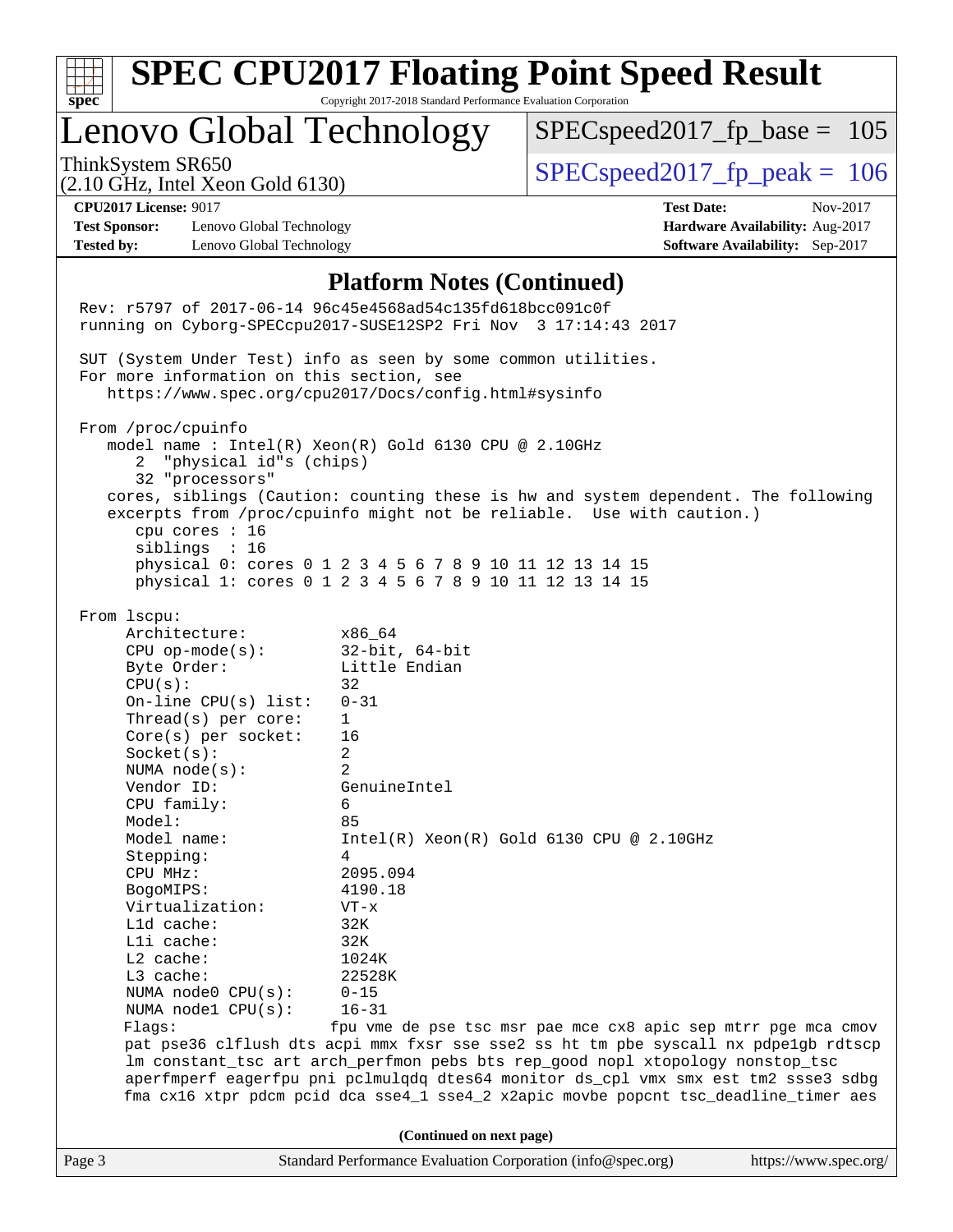| <b>SPEC CPU2017 Floating Point Speed Result</b><br>Copyright 2017-2018 Standard Performance Evaluation Corporation<br>spec <sup>®</sup> |                                                                 |                                                                                                                                                                                                                                                                 |  |  |  |  |  |
|-----------------------------------------------------------------------------------------------------------------------------------------|-----------------------------------------------------------------|-----------------------------------------------------------------------------------------------------------------------------------------------------------------------------------------------------------------------------------------------------------------|--|--|--|--|--|
|                                                                                                                                         | Lenovo Global Technology                                        | $SPEC speed2017_f p\_base = 105$                                                                                                                                                                                                                                |  |  |  |  |  |
| ThinkSystem SR650                                                                                                                       | $(2.10 \text{ GHz}, \text{Intel Xeon Gold } 6130)$              | $SPEC speed2017_fp\_peak = 106$                                                                                                                                                                                                                                 |  |  |  |  |  |
| <b>CPU2017 License: 9017</b>                                                                                                            |                                                                 | <b>Test Date:</b><br>Nov-2017                                                                                                                                                                                                                                   |  |  |  |  |  |
| <b>Test Sponsor:</b>                                                                                                                    | Lenovo Global Technology                                        | <b>Hardware Availability: Aug-2017</b>                                                                                                                                                                                                                          |  |  |  |  |  |
| <b>Tested by:</b>                                                                                                                       | Lenovo Global Technology                                        | <b>Software Availability:</b> Sep-2017                                                                                                                                                                                                                          |  |  |  |  |  |
| <b>Platform Notes (Continued)</b>                                                                                                       |                                                                 |                                                                                                                                                                                                                                                                 |  |  |  |  |  |
|                                                                                                                                         | avx512bw avx512vl xsaveopt xsavec xgetbvl cqm llc cqm occup llc | xsave avx f16c rdrand lahf 1m abm 3dnowprefetch ida arat epb pln pts dtherm intel pt<br>tpr_shadow vnmi flexpriority ept vpid fsgsbase tsc_adjust bmil hle avx2 smep bmi2<br>erms invpcid rtm cqm mpx avx512f avx512dq rdseed adx smap clflushopt clwb avx512cd |  |  |  |  |  |
|                                                                                                                                         | /proc/cpuinfo cache data<br>cache size : $22528$ KB             |                                                                                                                                                                                                                                                                 |  |  |  |  |  |
|                                                                                                                                         |                                                                 | From numactl --hardware WARNING: a numactl 'node' might or might not correspond to a                                                                                                                                                                            |  |  |  |  |  |

 node 0 cpus: 0 1 2 3 4 5 6 7 8 9 10 11 12 13 14 15 node 0 size: 193099 MB node 0 free: 191052 MB node 1 cpus: 16 17 18 19 20 21 22 23 24 25 26 27 28 29 30 31 node 1 size: 193504 MB node 1 free: 191139 MB node distances: node 0 1<br>0: 10 21  $0: 10$  1: 21 10 From /proc/meminfo MemTotal: 395882808 kB HugePages\_Total: 0 Hugepagesize: 2048 kB From /etc/\*release\* /etc/\*version\* os-release: NAME="SLES" VERSION="12-SP2" VERSION\_ID="12.2" PRETTY\_NAME="SUSE Linux Enterprise Server 12 SP2" ID="sles" ANSI\_COLOR="0;32" CPE\_NAME="cpe:/o:suse:sles:12:sp2" uname -a: Linux Cyborg-SPECcpu2017-SUSE12SP2 4.4.21-69-default #1 SMP Tue Oct 25 10:58:20 UTC 2016 (9464f67) x86\_64 x86\_64 x86\_64 GNU/Linux run-level 3 Nov 2 22:35 SPEC is set to: /home/cpu2017.1.0.2.ic18.0 Filesystem Type Size Used Avail Use% Mounted on /dev/sdb2 btrfs 744G 202G 542G 28% /home **(Continued on next page)**

physical chip.

available: 2 nodes (0-1)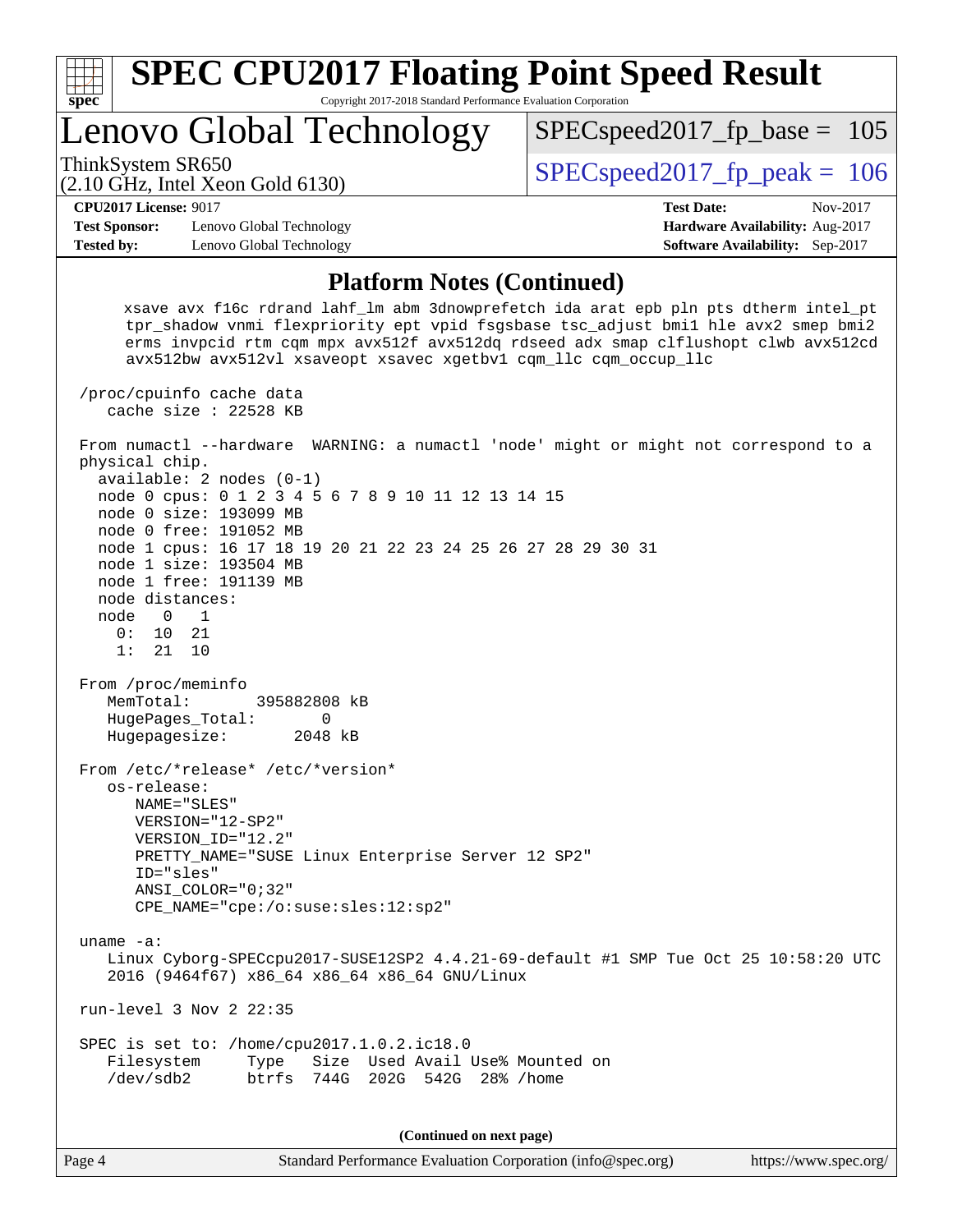

# **[SPEC CPU2017 Floating Point Speed Result](http://www.spec.org/auto/cpu2017/Docs/result-fields.html#SPECCPU2017FloatingPointSpeedResult)**

Copyright 2017-2018 Standard Performance Evaluation Corporation

## Lenovo Global Technology

ThinkSystem SR650<br>  $\angle (2.10 \text{ GHz. Intel Yoon Gold } 6130)$   $\angle$  [SPECspeed2017\\_fp\\_peak =](http://www.spec.org/auto/cpu2017/Docs/result-fields.html#SPECspeed2017fppeak) 106  $SPEC speed2017_fp\_base = 105$ 

(2.10 GHz, Intel Xeon Gold 6130)

**[CPU2017 License:](http://www.spec.org/auto/cpu2017/Docs/result-fields.html#CPU2017License)** 9017 **[Test Date:](http://www.spec.org/auto/cpu2017/Docs/result-fields.html#TestDate)** Nov-2017

**[Test Sponsor:](http://www.spec.org/auto/cpu2017/Docs/result-fields.html#TestSponsor)** Lenovo Global Technology **[Hardware Availability:](http://www.spec.org/auto/cpu2017/Docs/result-fields.html#HardwareAvailability)** Aug-2017 **[Tested by:](http://www.spec.org/auto/cpu2017/Docs/result-fields.html#Testedby)** Lenovo Global Technology **[Software Availability:](http://www.spec.org/auto/cpu2017/Docs/result-fields.html#SoftwareAvailability)** Sep-2017

#### **[Platform Notes \(Continued\)](http://www.spec.org/auto/cpu2017/Docs/result-fields.html#PlatformNotes)**

 Additional information from dmidecode follows. WARNING: Use caution when you interpret this section. The 'dmidecode' program reads system data which is "intended to allow hardware to be accurately determined", but the intent may not be met, as there are frequent changes to hardware, firmware, and the "DMTF SMBIOS" standard. BIOS Lenovo -[IVE111I-1.01]- 08/11/2017 Memory: 24x Samsung M393A2K43BB1-CTD 16 GB 2 rank 2666

(End of data from sysinfo program)

#### **[Compiler Version Notes](http://www.spec.org/auto/cpu2017/Docs/result-fields.html#CompilerVersionNotes)**

| CC 619.1bm_s(base) 638.imagick_s(base, peak) 644.nab_s(base, peak)                                                                                                  |
|---------------------------------------------------------------------------------------------------------------------------------------------------------------------|
| icc (ICC) 18.0.0 20170811<br>Copyright (C) 1985-2017 Intel Corporation. All rights reserved.                                                                        |
| 619.1bm s(peak)<br>CC.                                                                                                                                              |
| icc (ICC) 18.0.0 20170811<br>Copyright (C) 1985-2017 Intel Corporation. All rights reserved.                                                                        |
| FC 607. cactuBSSN s(base)                                                                                                                                           |
| icpc (ICC) 18.0.0 20170811<br>Copyright (C) 1985-2017 Intel Corporation. All rights reserved.<br>icc (ICC) 18.0.0 20170811                                          |
| Copyright (C) 1985-2017 Intel Corporation. All rights reserved.<br>ifort (IFORT) 18.0.0 20170811<br>Copyright (C) 1985-2017 Intel Corporation. All rights reserved. |
|                                                                                                                                                                     |
| FC 607.cactuBSSN_s(peak)                                                                                                                                            |
| icpc (ICC) 18.0.0 20170811<br>Copyright (C) 1985-2017 Intel Corporation. All rights reserved.<br>icc (ICC) 18.0.0 20170811                                          |
| Copyright (C) 1985-2017 Intel Corporation. All rights reserved.<br>ifort (IFORT) 18.0.0 20170811<br>Copyright (C) 1985-2017 Intel Corporation. All rights reserved. |
|                                                                                                                                                                     |

**(Continued on next page)**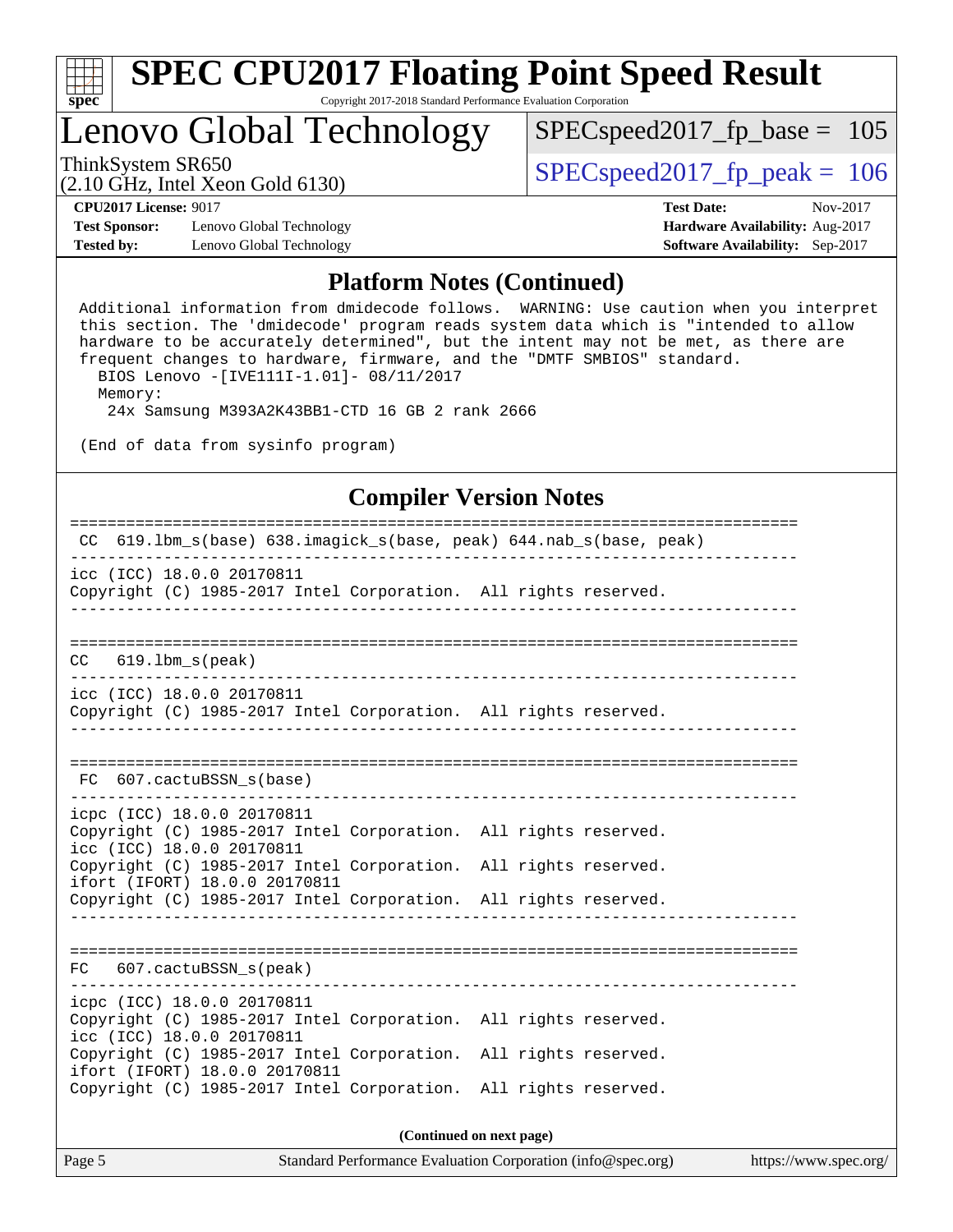| <b>SPEC CPU2017 Floating Point Speed Result</b><br>spec<br>Copyright 2017-2018 Standard Performance Evaluation Corporation        |                                                                                                     |
|-----------------------------------------------------------------------------------------------------------------------------------|-----------------------------------------------------------------------------------------------------|
| Lenovo Global Technology                                                                                                          | $SPEC speed2017_fp\_base = 105$                                                                     |
| ThinkSystem SR650<br>$(2.10 \text{ GHz}, \text{Intel Xeon Gold } 6130)$                                                           | $SPEC speed2017fp peak = 106$                                                                       |
| <b>CPU2017 License: 9017</b><br><b>Test Sponsor:</b><br>Lenovo Global Technology<br><b>Tested by:</b><br>Lenovo Global Technology | <b>Test Date:</b><br>Nov-2017<br>Hardware Availability: Aug-2017<br>Software Availability: Sep-2017 |
| <b>Compiler Version Notes (Continued)</b>                                                                                         |                                                                                                     |
| 603.bwaves_s(base) 649.fotonik3d_s(base) 654.roms_s(base)                                                                         |                                                                                                     |
| ifort (IFORT) 18.0.0 20170811<br>Copyright (C) 1985-2017 Intel Corporation. All rights reserved.                                  |                                                                                                     |
| 603.bwaves_s(peak) 649.fotonik3d_s(peak) 654.roms_s(peak)<br>FC.                                                                  |                                                                                                     |
| ifort (IFORT) 18.0.0 20170811<br>Copyright (C) 1985-2017 Intel Corporation. All rights reserved.                                  |                                                                                                     |
| CC 621.wrf_s(base) 627.cam4_s(base, peak) 628.pop2_s(base)                                                                        |                                                                                                     |
| ifort (IFORT) 18.0.0 20170811<br>Copyright (C) 1985-2017 Intel Corporation. All rights reserved.<br>icc (ICC) 18.0.0 20170811     |                                                                                                     |
| Copyright (C) 1985-2017 Intel Corporation. All rights reserved.                                                                   |                                                                                                     |
| $621.wrf_s(peak)$ $628.pop2_s(peak)$<br>CC.                                                                                       |                                                                                                     |
| ifort (IFORT) 18.0.0 20170811<br>Copyright (C) 1985-2017 Intel Corporation. All rights reserved.<br>icc (ICC) 18.0.0 20170811     |                                                                                                     |
| Copyright (C) 1985-2017 Intel Corporation. All rights reserved.                                                                   |                                                                                                     |
| <b>Base Compiler Invocation</b>                                                                                                   |                                                                                                     |
| C benchmarks:<br>icc                                                                                                              |                                                                                                     |

[Fortran benchmarks](http://www.spec.org/auto/cpu2017/Docs/result-fields.html#Fortranbenchmarks): [ifort](http://www.spec.org/cpu2017/results/res2017q4/cpu2017-20171113-00484.flags.html#user_FCbase_intel_ifort_18.0_8111460550e3ca792625aed983ce982f94888b8b503583aa7ba2b8303487b4d8a21a13e7191a45c5fd58ff318f48f9492884d4413fa793fd88dd292cad7027ca)

[Benchmarks using both Fortran and C](http://www.spec.org/auto/cpu2017/Docs/result-fields.html#BenchmarksusingbothFortranandC): [ifort](http://www.spec.org/cpu2017/results/res2017q4/cpu2017-20171113-00484.flags.html#user_CC_FCbase_intel_ifort_18.0_8111460550e3ca792625aed983ce982f94888b8b503583aa7ba2b8303487b4d8a21a13e7191a45c5fd58ff318f48f9492884d4413fa793fd88dd292cad7027ca) [icc](http://www.spec.org/cpu2017/results/res2017q4/cpu2017-20171113-00484.flags.html#user_CC_FCbase_intel_icc_18.0_66fc1ee009f7361af1fbd72ca7dcefbb700085f36577c54f309893dd4ec40d12360134090235512931783d35fd58c0460139e722d5067c5574d8eaf2b3e37e92)

**(Continued on next page)**

Page 6 Standard Performance Evaluation Corporation [\(info@spec.org\)](mailto:info@spec.org) <https://www.spec.org/>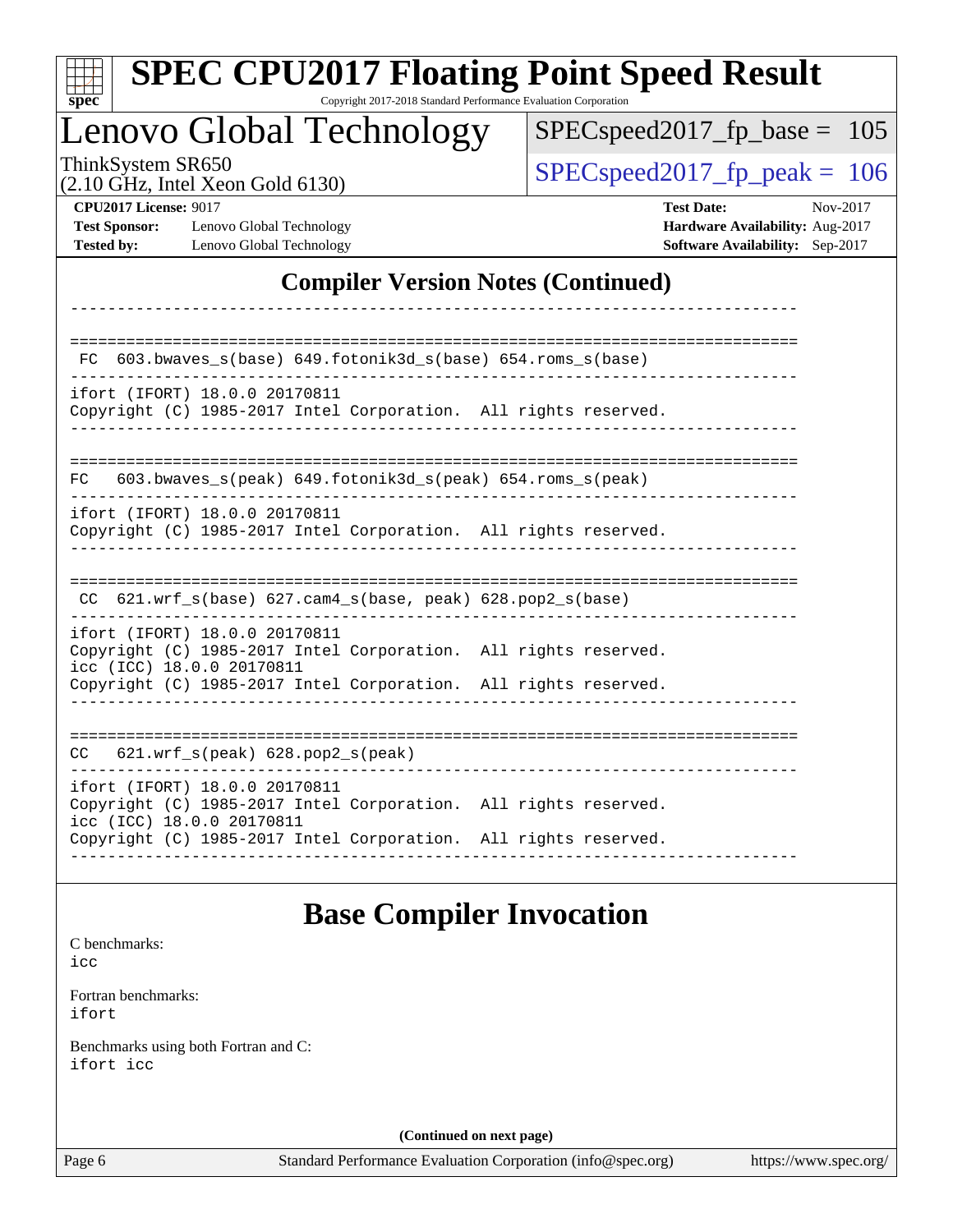

Lenovo Global Technology

SPECspeed2017 fp base  $= 105$ 

ThinkSystem SR650  $SPEC speed2017$  fp\_peak = 106

(2.10 GHz, Intel Xeon Gold 6130)

**[Test Sponsor:](http://www.spec.org/auto/cpu2017/Docs/result-fields.html#TestSponsor)** Lenovo Global Technology **[Hardware Availability:](http://www.spec.org/auto/cpu2017/Docs/result-fields.html#HardwareAvailability)** Aug-2017 **[Tested by:](http://www.spec.org/auto/cpu2017/Docs/result-fields.html#Testedby)** Lenovo Global Technology **[Software Availability:](http://www.spec.org/auto/cpu2017/Docs/result-fields.html#SoftwareAvailability)** Sep-2017

**[CPU2017 License:](http://www.spec.org/auto/cpu2017/Docs/result-fields.html#CPU2017License)** 9017 **[Test Date:](http://www.spec.org/auto/cpu2017/Docs/result-fields.html#TestDate)** Nov-2017

## **[Base Compiler Invocation \(Continued\)](http://www.spec.org/auto/cpu2017/Docs/result-fields.html#BaseCompilerInvocation)**

[Benchmarks using Fortran, C, and C++:](http://www.spec.org/auto/cpu2017/Docs/result-fields.html#BenchmarksusingFortranCandCXX) [icpc](http://www.spec.org/cpu2017/results/res2017q4/cpu2017-20171113-00484.flags.html#user_CC_CXX_FCbase_intel_icpc_18.0_c510b6838c7f56d33e37e94d029a35b4a7bccf4766a728ee175e80a419847e808290a9b78be685c44ab727ea267ec2f070ec5dc83b407c0218cded6866a35d07) [icc](http://www.spec.org/cpu2017/results/res2017q4/cpu2017-20171113-00484.flags.html#user_CC_CXX_FCbase_intel_icc_18.0_66fc1ee009f7361af1fbd72ca7dcefbb700085f36577c54f309893dd4ec40d12360134090235512931783d35fd58c0460139e722d5067c5574d8eaf2b3e37e92) [ifort](http://www.spec.org/cpu2017/results/res2017q4/cpu2017-20171113-00484.flags.html#user_CC_CXX_FCbase_intel_ifort_18.0_8111460550e3ca792625aed983ce982f94888b8b503583aa7ba2b8303487b4d8a21a13e7191a45c5fd58ff318f48f9492884d4413fa793fd88dd292cad7027ca)

### **[Base Portability Flags](http://www.spec.org/auto/cpu2017/Docs/result-fields.html#BasePortabilityFlags)**

 603.bwaves\_s: [-DSPEC\\_LP64](http://www.spec.org/cpu2017/results/res2017q4/cpu2017-20171113-00484.flags.html#suite_basePORTABILITY603_bwaves_s_DSPEC_LP64) 607.cactuBSSN\_s: [-DSPEC\\_LP64](http://www.spec.org/cpu2017/results/res2017q4/cpu2017-20171113-00484.flags.html#suite_basePORTABILITY607_cactuBSSN_s_DSPEC_LP64) 619.lbm\_s: [-DSPEC\\_LP64](http://www.spec.org/cpu2017/results/res2017q4/cpu2017-20171113-00484.flags.html#suite_basePORTABILITY619_lbm_s_DSPEC_LP64) 621.wrf\_s: [-DSPEC\\_LP64](http://www.spec.org/cpu2017/results/res2017q4/cpu2017-20171113-00484.flags.html#suite_basePORTABILITY621_wrf_s_DSPEC_LP64) [-DSPEC\\_CASE\\_FLAG](http://www.spec.org/cpu2017/results/res2017q4/cpu2017-20171113-00484.flags.html#b621.wrf_s_baseCPORTABILITY_DSPEC_CASE_FLAG) [-convert big\\_endian](http://www.spec.org/cpu2017/results/res2017q4/cpu2017-20171113-00484.flags.html#user_baseFPORTABILITY621_wrf_s_convert_big_endian_c3194028bc08c63ac5d04de18c48ce6d347e4e562e8892b8bdbdc0214820426deb8554edfa529a3fb25a586e65a3d812c835984020483e7e73212c4d31a38223) 627.cam4\_s: [-DSPEC\\_LP64](http://www.spec.org/cpu2017/results/res2017q4/cpu2017-20171113-00484.flags.html#suite_basePORTABILITY627_cam4_s_DSPEC_LP64) [-DSPEC\\_CASE\\_FLAG](http://www.spec.org/cpu2017/results/res2017q4/cpu2017-20171113-00484.flags.html#b627.cam4_s_baseCPORTABILITY_DSPEC_CASE_FLAG) 628.pop2\_s: [-DSPEC\\_LP64](http://www.spec.org/cpu2017/results/res2017q4/cpu2017-20171113-00484.flags.html#suite_basePORTABILITY628_pop2_s_DSPEC_LP64) [-DSPEC\\_CASE\\_FLAG](http://www.spec.org/cpu2017/results/res2017q4/cpu2017-20171113-00484.flags.html#b628.pop2_s_baseCPORTABILITY_DSPEC_CASE_FLAG) [-convert big\\_endian](http://www.spec.org/cpu2017/results/res2017q4/cpu2017-20171113-00484.flags.html#user_baseFPORTABILITY628_pop2_s_convert_big_endian_c3194028bc08c63ac5d04de18c48ce6d347e4e562e8892b8bdbdc0214820426deb8554edfa529a3fb25a586e65a3d812c835984020483e7e73212c4d31a38223) [-assume byterecl](http://www.spec.org/cpu2017/results/res2017q4/cpu2017-20171113-00484.flags.html#user_baseFPORTABILITY628_pop2_s_assume_byterecl_7e47d18b9513cf18525430bbf0f2177aa9bf368bc7a059c09b2c06a34b53bd3447c950d3f8d6c70e3faf3a05c8557d66a5798b567902e8849adc142926523472) 638.imagick\_s: [-DSPEC\\_LP64](http://www.spec.org/cpu2017/results/res2017q4/cpu2017-20171113-00484.flags.html#suite_basePORTABILITY638_imagick_s_DSPEC_LP64) 644.nab\_s: [-DSPEC\\_LP64](http://www.spec.org/cpu2017/results/res2017q4/cpu2017-20171113-00484.flags.html#suite_basePORTABILITY644_nab_s_DSPEC_LP64) 649.fotonik3d\_s: [-DSPEC\\_LP64](http://www.spec.org/cpu2017/results/res2017q4/cpu2017-20171113-00484.flags.html#suite_basePORTABILITY649_fotonik3d_s_DSPEC_LP64) 654.roms\_s: [-DSPEC\\_LP64](http://www.spec.org/cpu2017/results/res2017q4/cpu2017-20171113-00484.flags.html#suite_basePORTABILITY654_roms_s_DSPEC_LP64)

## **[Base Optimization Flags](http://www.spec.org/auto/cpu2017/Docs/result-fields.html#BaseOptimizationFlags)**

#### [C benchmarks](http://www.spec.org/auto/cpu2017/Docs/result-fields.html#Cbenchmarks):

[-xCORE-AVX2](http://www.spec.org/cpu2017/results/res2017q4/cpu2017-20171113-00484.flags.html#user_CCbase_f-xCORE-AVX2) [-ipo](http://www.spec.org/cpu2017/results/res2017q4/cpu2017-20171113-00484.flags.html#user_CCbase_f-ipo) [-O3](http://www.spec.org/cpu2017/results/res2017q4/cpu2017-20171113-00484.flags.html#user_CCbase_f-O3) [-no-prec-div](http://www.spec.org/cpu2017/results/res2017q4/cpu2017-20171113-00484.flags.html#user_CCbase_f-no-prec-div) [-qopt-prefetch](http://www.spec.org/cpu2017/results/res2017q4/cpu2017-20171113-00484.flags.html#user_CCbase_f-qopt-prefetch) [-ffinite-math-only](http://www.spec.org/cpu2017/results/res2017q4/cpu2017-20171113-00484.flags.html#user_CCbase_f_finite_math_only_cb91587bd2077682c4b38af759c288ed7c732db004271a9512da14a4f8007909a5f1427ecbf1a0fb78ff2a814402c6114ac565ca162485bbcae155b5e4258871) [-qopt-mem-layout-trans=3](http://www.spec.org/cpu2017/results/res2017q4/cpu2017-20171113-00484.flags.html#user_CCbase_f-qopt-mem-layout-trans_de80db37974c74b1f0e20d883f0b675c88c3b01e9d123adea9b28688d64333345fb62bc4a798493513fdb68f60282f9a726aa07f478b2f7113531aecce732043) [-qopenmp](http://www.spec.org/cpu2017/results/res2017q4/cpu2017-20171113-00484.flags.html#user_CCbase_qopenmp_16be0c44f24f464004c6784a7acb94aca937f053568ce72f94b139a11c7c168634a55f6653758ddd83bcf7b8463e8028bb0b48b77bcddc6b78d5d95bb1df2967) [-DSPEC\\_OPENMP](http://www.spec.org/cpu2017/results/res2017q4/cpu2017-20171113-00484.flags.html#suite_CCbase_DSPEC_OPENMP)

[Fortran benchmarks](http://www.spec.org/auto/cpu2017/Docs/result-fields.html#Fortranbenchmarks):

[-DSPEC\\_OPENMP](http://www.spec.org/cpu2017/results/res2017q4/cpu2017-20171113-00484.flags.html#suite_FCbase_DSPEC_OPENMP) [-xCORE-AVX2](http://www.spec.org/cpu2017/results/res2017q4/cpu2017-20171113-00484.flags.html#user_FCbase_f-xCORE-AVX2) [-ipo](http://www.spec.org/cpu2017/results/res2017q4/cpu2017-20171113-00484.flags.html#user_FCbase_f-ipo) [-O3](http://www.spec.org/cpu2017/results/res2017q4/cpu2017-20171113-00484.flags.html#user_FCbase_f-O3) [-no-prec-div](http://www.spec.org/cpu2017/results/res2017q4/cpu2017-20171113-00484.flags.html#user_FCbase_f-no-prec-div) [-qopt-prefetch](http://www.spec.org/cpu2017/results/res2017q4/cpu2017-20171113-00484.flags.html#user_FCbase_f-qopt-prefetch) [-ffinite-math-only](http://www.spec.org/cpu2017/results/res2017q4/cpu2017-20171113-00484.flags.html#user_FCbase_f_finite_math_only_cb91587bd2077682c4b38af759c288ed7c732db004271a9512da14a4f8007909a5f1427ecbf1a0fb78ff2a814402c6114ac565ca162485bbcae155b5e4258871) [-qopt-mem-layout-trans=3](http://www.spec.org/cpu2017/results/res2017q4/cpu2017-20171113-00484.flags.html#user_FCbase_f-qopt-mem-layout-trans_de80db37974c74b1f0e20d883f0b675c88c3b01e9d123adea9b28688d64333345fb62bc4a798493513fdb68f60282f9a726aa07f478b2f7113531aecce732043) [-qopenmp](http://www.spec.org/cpu2017/results/res2017q4/cpu2017-20171113-00484.flags.html#user_FCbase_qopenmp_16be0c44f24f464004c6784a7acb94aca937f053568ce72f94b139a11c7c168634a55f6653758ddd83bcf7b8463e8028bb0b48b77bcddc6b78d5d95bb1df2967) [-nostandard-realloc-lhs](http://www.spec.org/cpu2017/results/res2017q4/cpu2017-20171113-00484.flags.html#user_FCbase_f_2003_std_realloc_82b4557e90729c0f113870c07e44d33d6f5a304b4f63d4c15d2d0f1fab99f5daaed73bdb9275d9ae411527f28b936061aa8b9c8f2d63842963b95c9dd6426b8a) [-align array32byte](http://www.spec.org/cpu2017/results/res2017q4/cpu2017-20171113-00484.flags.html#user_FCbase_align_array32byte_b982fe038af199962ba9a80c053b8342c548c85b40b8e86eb3cc33dee0d7986a4af373ac2d51c3f7cf710a18d62fdce2948f201cd044323541f22fc0fffc51b6)

[Benchmarks using both Fortran and C](http://www.spec.org/auto/cpu2017/Docs/result-fields.html#BenchmarksusingbothFortranandC): [-xCORE-AVX2](http://www.spec.org/cpu2017/results/res2017q4/cpu2017-20171113-00484.flags.html#user_CC_FCbase_f-xCORE-AVX2) [-ipo](http://www.spec.org/cpu2017/results/res2017q4/cpu2017-20171113-00484.flags.html#user_CC_FCbase_f-ipo) [-O3](http://www.spec.org/cpu2017/results/res2017q4/cpu2017-20171113-00484.flags.html#user_CC_FCbase_f-O3) [-no-prec-div](http://www.spec.org/cpu2017/results/res2017q4/cpu2017-20171113-00484.flags.html#user_CC_FCbase_f-no-prec-div) [-qopt-prefetch](http://www.spec.org/cpu2017/results/res2017q4/cpu2017-20171113-00484.flags.html#user_CC_FCbase_f-qopt-prefetch) [-ffinite-math-only](http://www.spec.org/cpu2017/results/res2017q4/cpu2017-20171113-00484.flags.html#user_CC_FCbase_f_finite_math_only_cb91587bd2077682c4b38af759c288ed7c732db004271a9512da14a4f8007909a5f1427ecbf1a0fb78ff2a814402c6114ac565ca162485bbcae155b5e4258871) [-qopt-mem-layout-trans=3](http://www.spec.org/cpu2017/results/res2017q4/cpu2017-20171113-00484.flags.html#user_CC_FCbase_f-qopt-mem-layout-trans_de80db37974c74b1f0e20d883f0b675c88c3b01e9d123adea9b28688d64333345fb62bc4a798493513fdb68f60282f9a726aa07f478b2f7113531aecce732043) [-qopenmp](http://www.spec.org/cpu2017/results/res2017q4/cpu2017-20171113-00484.flags.html#user_CC_FCbase_qopenmp_16be0c44f24f464004c6784a7acb94aca937f053568ce72f94b139a11c7c168634a55f6653758ddd83bcf7b8463e8028bb0b48b77bcddc6b78d5d95bb1df2967) [-DSPEC\\_OPENMP](http://www.spec.org/cpu2017/results/res2017q4/cpu2017-20171113-00484.flags.html#suite_CC_FCbase_DSPEC_OPENMP) [-nostandard-realloc-lhs](http://www.spec.org/cpu2017/results/res2017q4/cpu2017-20171113-00484.flags.html#user_CC_FCbase_f_2003_std_realloc_82b4557e90729c0f113870c07e44d33d6f5a304b4f63d4c15d2d0f1fab99f5daaed73bdb9275d9ae411527f28b936061aa8b9c8f2d63842963b95c9dd6426b8a) [-align array32byte](http://www.spec.org/cpu2017/results/res2017q4/cpu2017-20171113-00484.flags.html#user_CC_FCbase_align_array32byte_b982fe038af199962ba9a80c053b8342c548c85b40b8e86eb3cc33dee0d7986a4af373ac2d51c3f7cf710a18d62fdce2948f201cd044323541f22fc0fffc51b6)

[Benchmarks using Fortran, C, and C++:](http://www.spec.org/auto/cpu2017/Docs/result-fields.html#BenchmarksusingFortranCandCXX)

```
-xCORE-AVX2 -ipo -O3 -no-prec-div -qopt-prefetch -ffinite-math-only
-qopt-mem-layout-trans=3 -qopenmp -DSPEC_OPENMP
-nostandard-realloc-lhs -align array32byte
```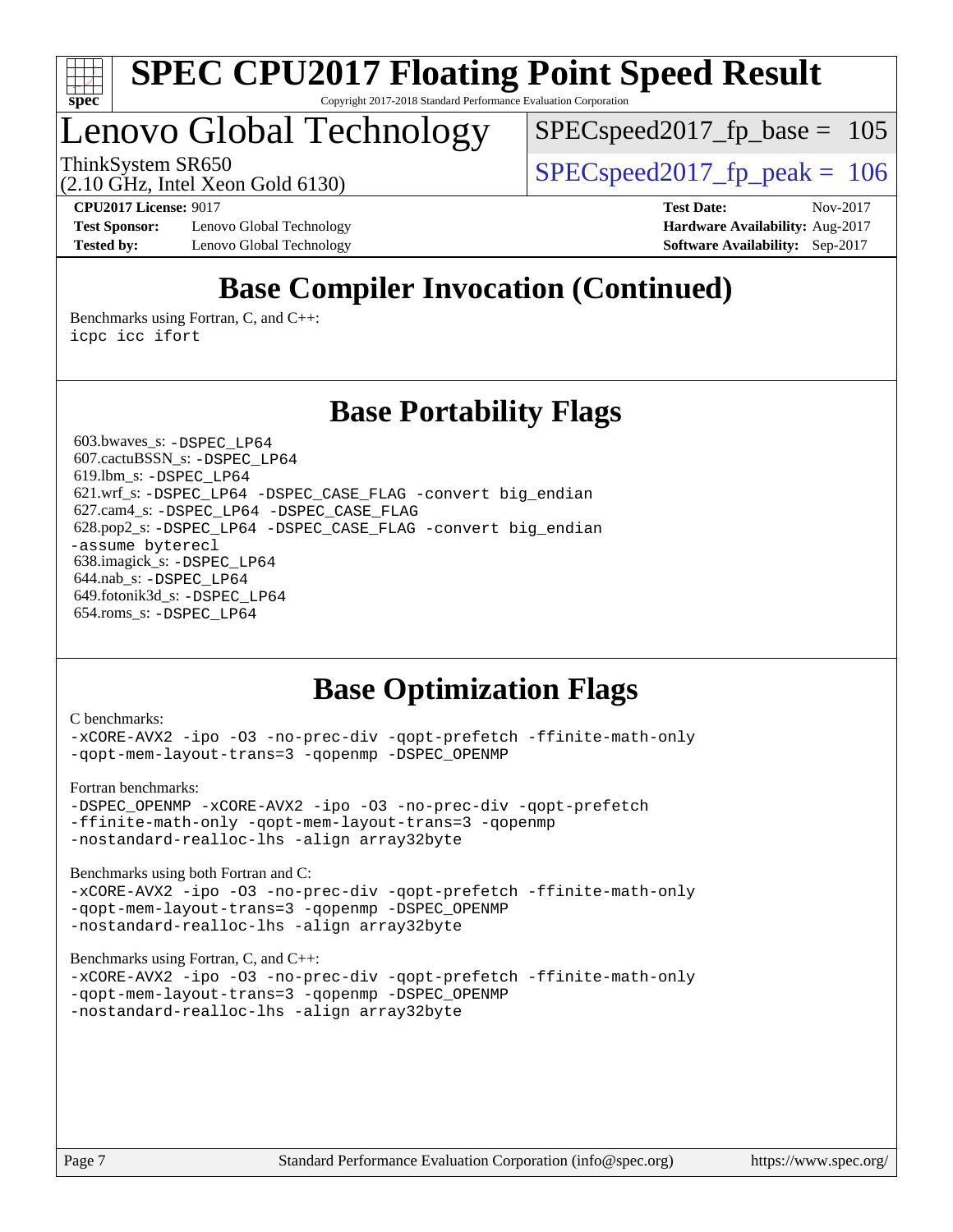

## Lenovo Global Technology

ThinkSystem SR650<br>(2.10 GHz, Intel Year Gold 6130)  $\text{SPEC speed2017\_fp\_peak} = 106$  $SPEC speed2017_fp\_base = 105$ 

(2.10 GHz, Intel Xeon Gold 6130)

**[Test Sponsor:](http://www.spec.org/auto/cpu2017/Docs/result-fields.html#TestSponsor)** Lenovo Global Technology **[Hardware Availability:](http://www.spec.org/auto/cpu2017/Docs/result-fields.html#HardwareAvailability)** Aug-2017 **[Tested by:](http://www.spec.org/auto/cpu2017/Docs/result-fields.html#Testedby)** Lenovo Global Technology **[Software Availability:](http://www.spec.org/auto/cpu2017/Docs/result-fields.html#SoftwareAvailability)** Sep-2017

**[CPU2017 License:](http://www.spec.org/auto/cpu2017/Docs/result-fields.html#CPU2017License)** 9017 **[Test Date:](http://www.spec.org/auto/cpu2017/Docs/result-fields.html#TestDate)** Nov-2017

## **[Base Other Flags](http://www.spec.org/auto/cpu2017/Docs/result-fields.html#BaseOtherFlags)**

[C benchmarks](http://www.spec.org/auto/cpu2017/Docs/result-fields.html#Cbenchmarks):  $-m64$   $-std=cl1$ 

[Fortran benchmarks](http://www.spec.org/auto/cpu2017/Docs/result-fields.html#Fortranbenchmarks): [-m64](http://www.spec.org/cpu2017/results/res2017q4/cpu2017-20171113-00484.flags.html#user_FCbase_intel_intel64_18.0_af43caccfc8ded86e7699f2159af6efc7655f51387b94da716254467f3c01020a5059329e2569e4053f409e7c9202a7efc638f7a6d1ffb3f52dea4a3e31d82ab)

[Benchmarks using both Fortran and C](http://www.spec.org/auto/cpu2017/Docs/result-fields.html#BenchmarksusingbothFortranandC):  $-m64$   $-std=cl1$ 

[Benchmarks using Fortran, C, and C++:](http://www.spec.org/auto/cpu2017/Docs/result-fields.html#BenchmarksusingFortranCandCXX)  $-m64 - std= c11$  $-m64 - std= c11$ 

## **[Peak Compiler Invocation](http://www.spec.org/auto/cpu2017/Docs/result-fields.html#PeakCompilerInvocation)**

[C benchmarks](http://www.spec.org/auto/cpu2017/Docs/result-fields.html#Cbenchmarks):  $inc$ 

[Fortran benchmarks](http://www.spec.org/auto/cpu2017/Docs/result-fields.html#Fortranbenchmarks): [ifort](http://www.spec.org/cpu2017/results/res2017q4/cpu2017-20171113-00484.flags.html#user_FCpeak_intel_ifort_18.0_8111460550e3ca792625aed983ce982f94888b8b503583aa7ba2b8303487b4d8a21a13e7191a45c5fd58ff318f48f9492884d4413fa793fd88dd292cad7027ca)

[Benchmarks using both Fortran and C](http://www.spec.org/auto/cpu2017/Docs/result-fields.html#BenchmarksusingbothFortranandC): [ifort](http://www.spec.org/cpu2017/results/res2017q4/cpu2017-20171113-00484.flags.html#user_CC_FCpeak_intel_ifort_18.0_8111460550e3ca792625aed983ce982f94888b8b503583aa7ba2b8303487b4d8a21a13e7191a45c5fd58ff318f48f9492884d4413fa793fd88dd292cad7027ca) [icc](http://www.spec.org/cpu2017/results/res2017q4/cpu2017-20171113-00484.flags.html#user_CC_FCpeak_intel_icc_18.0_66fc1ee009f7361af1fbd72ca7dcefbb700085f36577c54f309893dd4ec40d12360134090235512931783d35fd58c0460139e722d5067c5574d8eaf2b3e37e92)

[Benchmarks using Fortran, C, and C++:](http://www.spec.org/auto/cpu2017/Docs/result-fields.html#BenchmarksusingFortranCandCXX) [icpc](http://www.spec.org/cpu2017/results/res2017q4/cpu2017-20171113-00484.flags.html#user_CC_CXX_FCpeak_intel_icpc_18.0_c510b6838c7f56d33e37e94d029a35b4a7bccf4766a728ee175e80a419847e808290a9b78be685c44ab727ea267ec2f070ec5dc83b407c0218cded6866a35d07) [icc](http://www.spec.org/cpu2017/results/res2017q4/cpu2017-20171113-00484.flags.html#user_CC_CXX_FCpeak_intel_icc_18.0_66fc1ee009f7361af1fbd72ca7dcefbb700085f36577c54f309893dd4ec40d12360134090235512931783d35fd58c0460139e722d5067c5574d8eaf2b3e37e92) [ifort](http://www.spec.org/cpu2017/results/res2017q4/cpu2017-20171113-00484.flags.html#user_CC_CXX_FCpeak_intel_ifort_18.0_8111460550e3ca792625aed983ce982f94888b8b503583aa7ba2b8303487b4d8a21a13e7191a45c5fd58ff318f48f9492884d4413fa793fd88dd292cad7027ca)

## **[Peak Portability Flags](http://www.spec.org/auto/cpu2017/Docs/result-fields.html#PeakPortabilityFlags)**

Same as Base Portability Flags

## **[Peak Optimization Flags](http://www.spec.org/auto/cpu2017/Docs/result-fields.html#PeakOptimizationFlags)**

[C benchmarks](http://www.spec.org/auto/cpu2017/Docs/result-fields.html#Cbenchmarks):

```
 619.lbm_s: -prof-gen(pass 1) -prof-use(pass 2) -O2 -xCORE-AVX2
-qopt-prefetch -ipo -O3 -ffinite-math-only -no-prec-div
-qopt-mem-layout-trans=3 -DSPEC_SUPPRESS_OPENMP -qopenmp
-DSPEC_OPENMP
```
**(Continued on next page)**

Page 8 Standard Performance Evaluation Corporation [\(info@spec.org\)](mailto:info@spec.org) <https://www.spec.org/>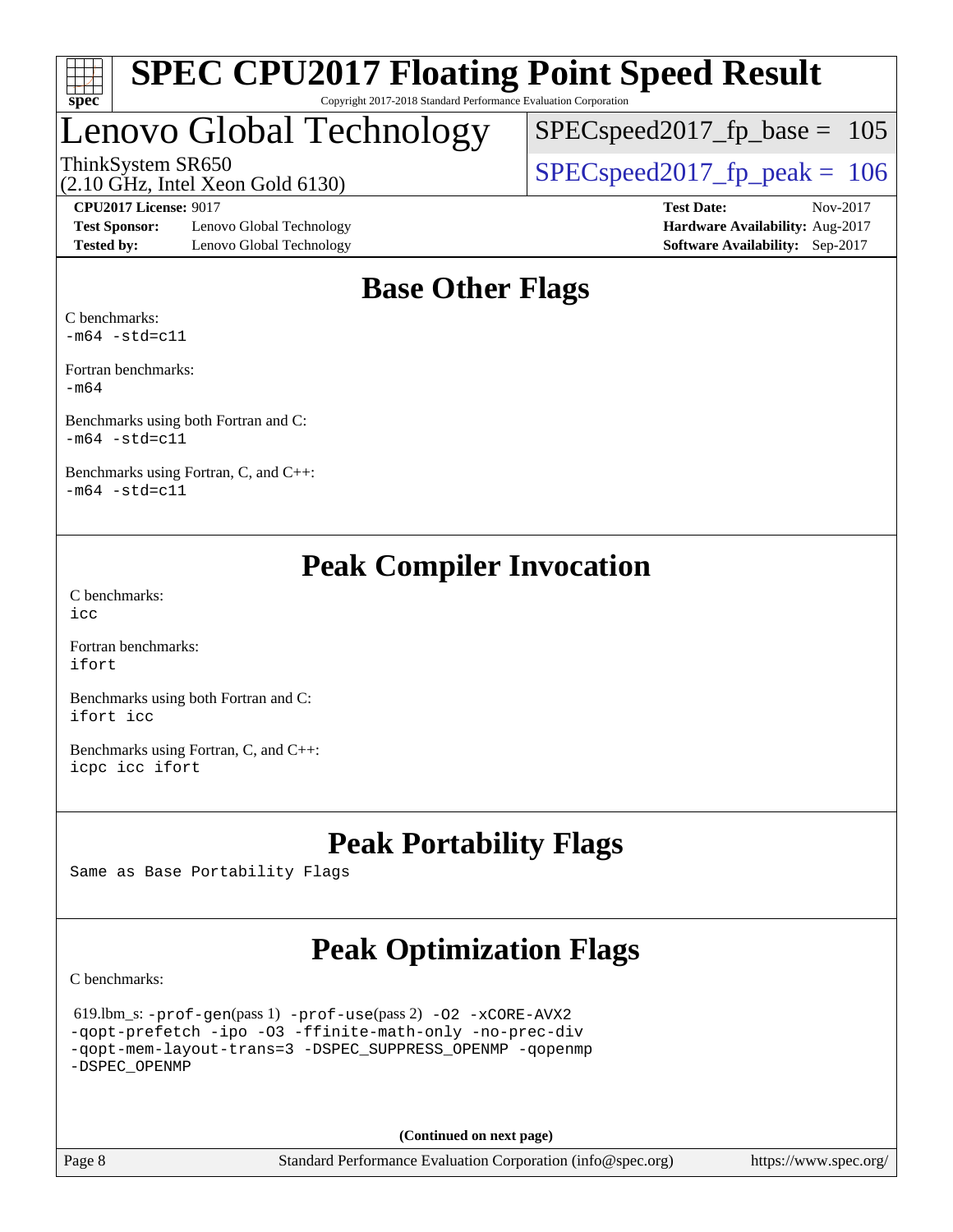

## Lenovo Global Technology

SPECspeed2017 fp base =  $105$ 

## (2.10 GHz, Intel Xeon Gold 6130)

ThinkSystem SR650  $SPEC speed2017$  fp\_peak = 106

**[Test Sponsor:](http://www.spec.org/auto/cpu2017/Docs/result-fields.html#TestSponsor)** Lenovo Global Technology **[Hardware Availability:](http://www.spec.org/auto/cpu2017/Docs/result-fields.html#HardwareAvailability)** Aug-2017 **[Tested by:](http://www.spec.org/auto/cpu2017/Docs/result-fields.html#Testedby)** Lenovo Global Technology **[Software Availability:](http://www.spec.org/auto/cpu2017/Docs/result-fields.html#SoftwareAvailability)** Sep-2017

**[CPU2017 License:](http://www.spec.org/auto/cpu2017/Docs/result-fields.html#CPU2017License)** 9017 **[Test Date:](http://www.spec.org/auto/cpu2017/Docs/result-fields.html#TestDate)** Nov-2017

## **[Peak Optimization Flags \(Continued\)](http://www.spec.org/auto/cpu2017/Docs/result-fields.html#PeakOptimizationFlags)**

 638.imagick\_s: [-xCORE-AVX2](http://www.spec.org/cpu2017/results/res2017q4/cpu2017-20171113-00484.flags.html#user_peakCOPTIMIZE638_imagick_s_f-xCORE-AVX2) [-ipo](http://www.spec.org/cpu2017/results/res2017q4/cpu2017-20171113-00484.flags.html#user_peakCOPTIMIZE638_imagick_s_f-ipo) [-O3](http://www.spec.org/cpu2017/results/res2017q4/cpu2017-20171113-00484.flags.html#user_peakCOPTIMIZE638_imagick_s_f-O3) [-no-prec-div](http://www.spec.org/cpu2017/results/res2017q4/cpu2017-20171113-00484.flags.html#user_peakCOPTIMIZE638_imagick_s_f-no-prec-div) [-qopt-prefetch](http://www.spec.org/cpu2017/results/res2017q4/cpu2017-20171113-00484.flags.html#user_peakCOPTIMIZE638_imagick_s_f-qopt-prefetch) [-ffinite-math-only](http://www.spec.org/cpu2017/results/res2017q4/cpu2017-20171113-00484.flags.html#user_peakCOPTIMIZE638_imagick_s_f_finite_math_only_cb91587bd2077682c4b38af759c288ed7c732db004271a9512da14a4f8007909a5f1427ecbf1a0fb78ff2a814402c6114ac565ca162485bbcae155b5e4258871) [-qopt-mem-layout-trans=3](http://www.spec.org/cpu2017/results/res2017q4/cpu2017-20171113-00484.flags.html#user_peakCOPTIMIZE638_imagick_s_f-qopt-mem-layout-trans_de80db37974c74b1f0e20d883f0b675c88c3b01e9d123adea9b28688d64333345fb62bc4a798493513fdb68f60282f9a726aa07f478b2f7113531aecce732043) [-qopenmp](http://www.spec.org/cpu2017/results/res2017q4/cpu2017-20171113-00484.flags.html#user_peakCOPTIMIZE638_imagick_s_qopenmp_16be0c44f24f464004c6784a7acb94aca937f053568ce72f94b139a11c7c168634a55f6653758ddd83bcf7b8463e8028bb0b48b77bcddc6b78d5d95bb1df2967) [-DSPEC\\_OPENMP](http://www.spec.org/cpu2017/results/res2017q4/cpu2017-20171113-00484.flags.html#suite_peakCOPTIMIZE638_imagick_s_DSPEC_OPENMP) 644.nab\_s: Same as 638.imagick\_s [Fortran benchmarks](http://www.spec.org/auto/cpu2017/Docs/result-fields.html#Fortranbenchmarks): [-prof-gen](http://www.spec.org/cpu2017/results/res2017q4/cpu2017-20171113-00484.flags.html#user_FCpeak_prof_gen_5aa4926d6013ddb2a31985c654b3eb18169fc0c6952a63635c234f711e6e63dd76e94ad52365559451ec499a2cdb89e4dc58ba4c67ef54ca681ffbe1461d6b36)(pass 1) [-prof-use](http://www.spec.org/cpu2017/results/res2017q4/cpu2017-20171113-00484.flags.html#user_FCpeak_prof_use_1a21ceae95f36a2b53c25747139a6c16ca95bd9def2a207b4f0849963b97e94f5260e30a0c64f4bb623698870e679ca08317ef8150905d41bd88c6f78df73f19)(pass 2) [-DSPEC\\_SUPPRESS\\_OPENMP](http://www.spec.org/cpu2017/results/res2017q4/cpu2017-20171113-00484.flags.html#suite_FCpeak_DSPEC_SUPPRESS_OPENMP) -DSPEC OPENMP [-O2](http://www.spec.org/cpu2017/results/res2017q4/cpu2017-20171113-00484.flags.html#user_FCpeak_f-O2) [-xCORE-AVX2](http://www.spec.org/cpu2017/results/res2017q4/cpu2017-20171113-00484.flags.html#user_FCpeak_f-xCORE-AVX2) [-qopt-prefetch](http://www.spec.org/cpu2017/results/res2017q4/cpu2017-20171113-00484.flags.html#user_FCpeak_f-qopt-prefetch) [-ipo](http://www.spec.org/cpu2017/results/res2017q4/cpu2017-20171113-00484.flags.html#user_FCpeak_f-ipo) [-O3](http://www.spec.org/cpu2017/results/res2017q4/cpu2017-20171113-00484.flags.html#user_FCpeak_f-O3) [-ffinite-math-only](http://www.spec.org/cpu2017/results/res2017q4/cpu2017-20171113-00484.flags.html#user_FCpeak_f_finite_math_only_cb91587bd2077682c4b38af759c288ed7c732db004271a9512da14a4f8007909a5f1427ecbf1a0fb78ff2a814402c6114ac565ca162485bbcae155b5e4258871) [-no-prec-div](http://www.spec.org/cpu2017/results/res2017q4/cpu2017-20171113-00484.flags.html#user_FCpeak_f-no-prec-div) [-qopt-mem-layout-trans=3](http://www.spec.org/cpu2017/results/res2017q4/cpu2017-20171113-00484.flags.html#user_FCpeak_f-qopt-mem-layout-trans_de80db37974c74b1f0e20d883f0b675c88c3b01e9d123adea9b28688d64333345fb62bc4a798493513fdb68f60282f9a726aa07f478b2f7113531aecce732043) [-qopenmp](http://www.spec.org/cpu2017/results/res2017q4/cpu2017-20171113-00484.flags.html#user_FCpeak_qopenmp_16be0c44f24f464004c6784a7acb94aca937f053568ce72f94b139a11c7c168634a55f6653758ddd83bcf7b8463e8028bb0b48b77bcddc6b78d5d95bb1df2967) [-nostandard-realloc-lhs](http://www.spec.org/cpu2017/results/res2017q4/cpu2017-20171113-00484.flags.html#user_FCpeak_f_2003_std_realloc_82b4557e90729c0f113870c07e44d33d6f5a304b4f63d4c15d2d0f1fab99f5daaed73bdb9275d9ae411527f28b936061aa8b9c8f2d63842963b95c9dd6426b8a) [-align array32byte](http://www.spec.org/cpu2017/results/res2017q4/cpu2017-20171113-00484.flags.html#user_FCpeak_align_array32byte_b982fe038af199962ba9a80c053b8342c548c85b40b8e86eb3cc33dee0d7986a4af373ac2d51c3f7cf710a18d62fdce2948f201cd044323541f22fc0fffc51b6) [Benchmarks using both Fortran and C](http://www.spec.org/auto/cpu2017/Docs/result-fields.html#BenchmarksusingbothFortranandC): 621.wrf\_s: [-prof-gen](http://www.spec.org/cpu2017/results/res2017q4/cpu2017-20171113-00484.flags.html#user_peakPASS1_CFLAGSPASS1_FFLAGSPASS1_LDFLAGS621_wrf_s_prof_gen_5aa4926d6013ddb2a31985c654b3eb18169fc0c6952a63635c234f711e6e63dd76e94ad52365559451ec499a2cdb89e4dc58ba4c67ef54ca681ffbe1461d6b36)(pass 1) [-prof-use](http://www.spec.org/cpu2017/results/res2017q4/cpu2017-20171113-00484.flags.html#user_peakPASS2_CFLAGSPASS2_FFLAGSPASS2_LDFLAGS621_wrf_s_prof_use_1a21ceae95f36a2b53c25747139a6c16ca95bd9def2a207b4f0849963b97e94f5260e30a0c64f4bb623698870e679ca08317ef8150905d41bd88c6f78df73f19)(pass 2) [-O2](http://www.spec.org/cpu2017/results/res2017q4/cpu2017-20171113-00484.flags.html#user_peakPASS1_COPTIMIZEPASS1_FOPTIMIZE621_wrf_s_f-O2) [-xCORE-AVX2](http://www.spec.org/cpu2017/results/res2017q4/cpu2017-20171113-00484.flags.html#user_peakPASS2_COPTIMIZEPASS2_FOPTIMIZE621_wrf_s_f-xCORE-AVX2) [-qopt-prefetch](http://www.spec.org/cpu2017/results/res2017q4/cpu2017-20171113-00484.flags.html#user_peakPASS1_COPTIMIZEPASS1_FOPTIMIZEPASS2_COPTIMIZEPASS2_FOPTIMIZE621_wrf_s_f-qopt-prefetch) [-ipo](http://www.spec.org/cpu2017/results/res2017q4/cpu2017-20171113-00484.flags.html#user_peakPASS2_COPTIMIZEPASS2_FOPTIMIZE621_wrf_s_f-ipo) [-O3](http://www.spec.org/cpu2017/results/res2017q4/cpu2017-20171113-00484.flags.html#user_peakPASS2_COPTIMIZEPASS2_FOPTIMIZE621_wrf_s_f-O3) [-ffinite-math-only](http://www.spec.org/cpu2017/results/res2017q4/cpu2017-20171113-00484.flags.html#user_peakPASS1_COPTIMIZEPASS1_FOPTIMIZEPASS2_COPTIMIZEPASS2_FOPTIMIZE621_wrf_s_f_finite_math_only_cb91587bd2077682c4b38af759c288ed7c732db004271a9512da14a4f8007909a5f1427ecbf1a0fb78ff2a814402c6114ac565ca162485bbcae155b5e4258871) [-no-prec-div](http://www.spec.org/cpu2017/results/res2017q4/cpu2017-20171113-00484.flags.html#user_peakPASS2_COPTIMIZEPASS2_FOPTIMIZE621_wrf_s_f-no-prec-div) [-qopt-mem-layout-trans=3](http://www.spec.org/cpu2017/results/res2017q4/cpu2017-20171113-00484.flags.html#user_peakPASS1_COPTIMIZEPASS1_FOPTIMIZEPASS2_COPTIMIZEPASS2_FOPTIMIZE621_wrf_s_f-qopt-mem-layout-trans_de80db37974c74b1f0e20d883f0b675c88c3b01e9d123adea9b28688d64333345fb62bc4a798493513fdb68f60282f9a726aa07f478b2f7113531aecce732043) [-DSPEC\\_SUPPRESS\\_OPENMP](http://www.spec.org/cpu2017/results/res2017q4/cpu2017-20171113-00484.flags.html#suite_peakPASS1_COPTIMIZEPASS1_FOPTIMIZE621_wrf_s_DSPEC_SUPPRESS_OPENMP) [-qopenmp](http://www.spec.org/cpu2017/results/res2017q4/cpu2017-20171113-00484.flags.html#user_peakPASS2_COPTIMIZEPASS2_FOPTIMIZE621_wrf_s_qopenmp_16be0c44f24f464004c6784a7acb94aca937f053568ce72f94b139a11c7c168634a55f6653758ddd83bcf7b8463e8028bb0b48b77bcddc6b78d5d95bb1df2967) [-DSPEC\\_OPENMP](http://www.spec.org/cpu2017/results/res2017q4/cpu2017-20171113-00484.flags.html#suite_peakPASS2_COPTIMIZEPASS2_FOPTIMIZE621_wrf_s_DSPEC_OPENMP) [-nostandard-realloc-lhs](http://www.spec.org/cpu2017/results/res2017q4/cpu2017-20171113-00484.flags.html#user_peakEXTRA_FOPTIMIZE621_wrf_s_f_2003_std_realloc_82b4557e90729c0f113870c07e44d33d6f5a304b4f63d4c15d2d0f1fab99f5daaed73bdb9275d9ae411527f28b936061aa8b9c8f2d63842963b95c9dd6426b8a) [-align array32byte](http://www.spec.org/cpu2017/results/res2017q4/cpu2017-20171113-00484.flags.html#user_peakEXTRA_FOPTIMIZE621_wrf_s_align_array32byte_b982fe038af199962ba9a80c053b8342c548c85b40b8e86eb3cc33dee0d7986a4af373ac2d51c3f7cf710a18d62fdce2948f201cd044323541f22fc0fffc51b6) 627.cam4\_s: [-xCORE-AVX2](http://www.spec.org/cpu2017/results/res2017q4/cpu2017-20171113-00484.flags.html#user_peakCOPTIMIZEFOPTIMIZE627_cam4_s_f-xCORE-AVX2) [-ipo](http://www.spec.org/cpu2017/results/res2017q4/cpu2017-20171113-00484.flags.html#user_peakCOPTIMIZEFOPTIMIZE627_cam4_s_f-ipo) [-O3](http://www.spec.org/cpu2017/results/res2017q4/cpu2017-20171113-00484.flags.html#user_peakCOPTIMIZEFOPTIMIZE627_cam4_s_f-O3) [-no-prec-div](http://www.spec.org/cpu2017/results/res2017q4/cpu2017-20171113-00484.flags.html#user_peakCOPTIMIZEFOPTIMIZE627_cam4_s_f-no-prec-div) [-qopt-prefetch](http://www.spec.org/cpu2017/results/res2017q4/cpu2017-20171113-00484.flags.html#user_peakCOPTIMIZEFOPTIMIZE627_cam4_s_f-qopt-prefetch) [-ffinite-math-only](http://www.spec.org/cpu2017/results/res2017q4/cpu2017-20171113-00484.flags.html#user_peakCOPTIMIZEFOPTIMIZE627_cam4_s_f_finite_math_only_cb91587bd2077682c4b38af759c288ed7c732db004271a9512da14a4f8007909a5f1427ecbf1a0fb78ff2a814402c6114ac565ca162485bbcae155b5e4258871) [-qopt-mem-layout-trans=3](http://www.spec.org/cpu2017/results/res2017q4/cpu2017-20171113-00484.flags.html#user_peakCOPTIMIZEFOPTIMIZE627_cam4_s_f-qopt-mem-layout-trans_de80db37974c74b1f0e20d883f0b675c88c3b01e9d123adea9b28688d64333345fb62bc4a798493513fdb68f60282f9a726aa07f478b2f7113531aecce732043) [-qopenmp](http://www.spec.org/cpu2017/results/res2017q4/cpu2017-20171113-00484.flags.html#user_peakCOPTIMIZEFOPTIMIZE627_cam4_s_qopenmp_16be0c44f24f464004c6784a7acb94aca937f053568ce72f94b139a11c7c168634a55f6653758ddd83bcf7b8463e8028bb0b48b77bcddc6b78d5d95bb1df2967) [-DSPEC\\_OPENMP](http://www.spec.org/cpu2017/results/res2017q4/cpu2017-20171113-00484.flags.html#suite_peakCOPTIMIZEFOPTIMIZE627_cam4_s_DSPEC_OPENMP) [-nostandard-realloc-lhs](http://www.spec.org/cpu2017/results/res2017q4/cpu2017-20171113-00484.flags.html#user_peakEXTRA_FOPTIMIZE627_cam4_s_f_2003_std_realloc_82b4557e90729c0f113870c07e44d33d6f5a304b4f63d4c15d2d0f1fab99f5daaed73bdb9275d9ae411527f28b936061aa8b9c8f2d63842963b95c9dd6426b8a) [-align array32byte](http://www.spec.org/cpu2017/results/res2017q4/cpu2017-20171113-00484.flags.html#user_peakEXTRA_FOPTIMIZE627_cam4_s_align_array32byte_b982fe038af199962ba9a80c053b8342c548c85b40b8e86eb3cc33dee0d7986a4af373ac2d51c3f7cf710a18d62fdce2948f201cd044323541f22fc0fffc51b6) 628.pop2\_s: Same as 621.wrf\_s [Benchmarks using Fortran, C, and C++:](http://www.spec.org/auto/cpu2017/Docs/result-fields.html#BenchmarksusingFortranCandCXX)

[-prof-gen](http://www.spec.org/cpu2017/results/res2017q4/cpu2017-20171113-00484.flags.html#user_CC_CXX_FCpeak_prof_gen_5aa4926d6013ddb2a31985c654b3eb18169fc0c6952a63635c234f711e6e63dd76e94ad52365559451ec499a2cdb89e4dc58ba4c67ef54ca681ffbe1461d6b36)(pass 1) [-prof-use](http://www.spec.org/cpu2017/results/res2017q4/cpu2017-20171113-00484.flags.html#user_CC_CXX_FCpeak_prof_use_1a21ceae95f36a2b53c25747139a6c16ca95bd9def2a207b4f0849963b97e94f5260e30a0c64f4bb623698870e679ca08317ef8150905d41bd88c6f78df73f19)(pass 2) [-O2](http://www.spec.org/cpu2017/results/res2017q4/cpu2017-20171113-00484.flags.html#user_CC_CXX_FCpeak_f-O2) [-xCORE-AVX2](http://www.spec.org/cpu2017/results/res2017q4/cpu2017-20171113-00484.flags.html#user_CC_CXX_FCpeak_f-xCORE-AVX2) [-qopt-prefetch](http://www.spec.org/cpu2017/results/res2017q4/cpu2017-20171113-00484.flags.html#user_CC_CXX_FCpeak_f-qopt-prefetch) [-ipo](http://www.spec.org/cpu2017/results/res2017q4/cpu2017-20171113-00484.flags.html#user_CC_CXX_FCpeak_f-ipo) [-O3](http://www.spec.org/cpu2017/results/res2017q4/cpu2017-20171113-00484.flags.html#user_CC_CXX_FCpeak_f-O3) [-ffinite-math-only](http://www.spec.org/cpu2017/results/res2017q4/cpu2017-20171113-00484.flags.html#user_CC_CXX_FCpeak_f_finite_math_only_cb91587bd2077682c4b38af759c288ed7c732db004271a9512da14a4f8007909a5f1427ecbf1a0fb78ff2a814402c6114ac565ca162485bbcae155b5e4258871) [-no-prec-div](http://www.spec.org/cpu2017/results/res2017q4/cpu2017-20171113-00484.flags.html#user_CC_CXX_FCpeak_f-no-prec-div) [-qopt-mem-layout-trans=3](http://www.spec.org/cpu2017/results/res2017q4/cpu2017-20171113-00484.flags.html#user_CC_CXX_FCpeak_f-qopt-mem-layout-trans_de80db37974c74b1f0e20d883f0b675c88c3b01e9d123adea9b28688d64333345fb62bc4a798493513fdb68f60282f9a726aa07f478b2f7113531aecce732043) [-DSPEC\\_SUPPRESS\\_OPENMP](http://www.spec.org/cpu2017/results/res2017q4/cpu2017-20171113-00484.flags.html#suite_CC_CXX_FCpeak_DSPEC_SUPPRESS_OPENMP) [-qopenmp](http://www.spec.org/cpu2017/results/res2017q4/cpu2017-20171113-00484.flags.html#user_CC_CXX_FCpeak_qopenmp_16be0c44f24f464004c6784a7acb94aca937f053568ce72f94b139a11c7c168634a55f6653758ddd83bcf7b8463e8028bb0b48b77bcddc6b78d5d95bb1df2967) [-DSPEC\\_OPENMP](http://www.spec.org/cpu2017/results/res2017q4/cpu2017-20171113-00484.flags.html#suite_CC_CXX_FCpeak_DSPEC_OPENMP) [-nostandard-realloc-lhs](http://www.spec.org/cpu2017/results/res2017q4/cpu2017-20171113-00484.flags.html#user_CC_CXX_FCpeak_f_2003_std_realloc_82b4557e90729c0f113870c07e44d33d6f5a304b4f63d4c15d2d0f1fab99f5daaed73bdb9275d9ae411527f28b936061aa8b9c8f2d63842963b95c9dd6426b8a) [-align array32byte](http://www.spec.org/cpu2017/results/res2017q4/cpu2017-20171113-00484.flags.html#user_CC_CXX_FCpeak_align_array32byte_b982fe038af199962ba9a80c053b8342c548c85b40b8e86eb3cc33dee0d7986a4af373ac2d51c3f7cf710a18d62fdce2948f201cd044323541f22fc0fffc51b6)

## **[Peak Other Flags](http://www.spec.org/auto/cpu2017/Docs/result-fields.html#PeakOtherFlags)**

```
C benchmarks: 
-m64 - std= c11
```
[Fortran benchmarks](http://www.spec.org/auto/cpu2017/Docs/result-fields.html#Fortranbenchmarks): [-m64](http://www.spec.org/cpu2017/results/res2017q4/cpu2017-20171113-00484.flags.html#user_FCpeak_intel_intel64_18.0_af43caccfc8ded86e7699f2159af6efc7655f51387b94da716254467f3c01020a5059329e2569e4053f409e7c9202a7efc638f7a6d1ffb3f52dea4a3e31d82ab)

```
Benchmarks using both Fortran and C: 
-m64 - std= c11
```

```
Benchmarks using Fortran, C, and C++: 
-m64 - std= c11
```